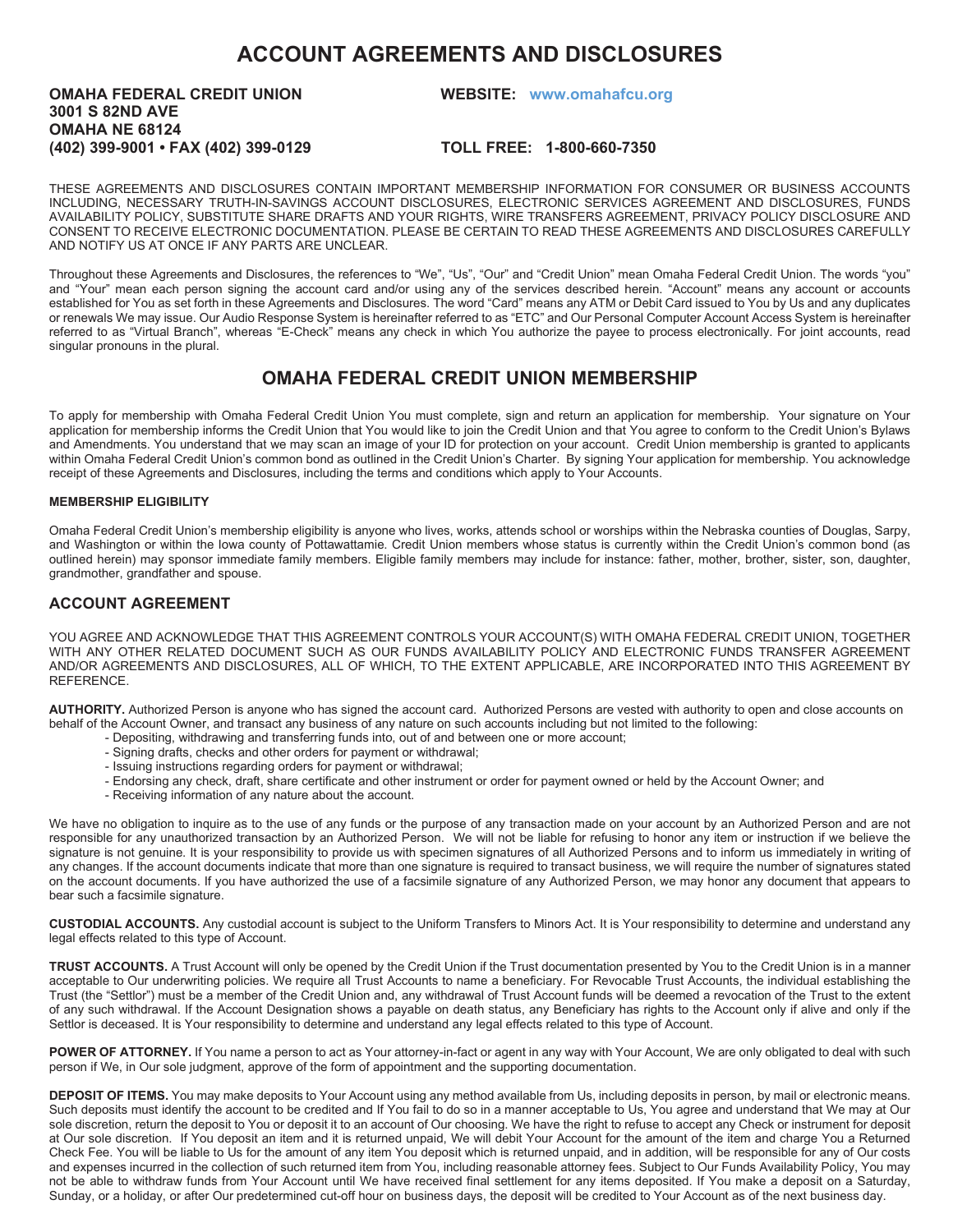**COLLECTION OF ITEMS.** In processing items You have deposited for collection, We are only Your agent and assume no responsibility beyond the exercise of ordinary care. Any item deposited is subject to final settlement in cash.

**OVERDRAFT PROTECTION.** To the extent permitted by law, You authorize Us to transfer funds from other accounts You may have with Us in necessary multiples (or in such increments as We may from time to time determined) to Your Account to cover any overdraft. If you have a line of credit with Us, transfers will be made either from Your line of credit up to Your available credit limit and/or from Your Share Savings Accounts, provided You have enough available funds in that Account, depending upon the preference You have indicated to Us for clearing any such overdraft(s). We may, at Our option, provide You with Courtesy Overdraft and if We elect to do so, You understand that transfers will be made at Our sole discretion and in an order of our choosing, subject to Our Overdraft Policy in force at the time of any such transfer. A fee will be charged for Courtesy Overdraft transfers. This fee applies to overdrafts created by check, in-person withdrawal, ATM withdrawal, or other electronic means, as applicable. Any overdraft transfers from Your Share Savings Accounts and/or those made in conjunction with Courtesy Overdraft may be subject to a fee. You hold Us harmless from any and all liability which might otherwise exist if a transfer does not occur. Your Social Security and VA benefits can

be used to pay for overdrafts, unless you "opt out" to do so.

**EXPENSES.** If We incur any costs or expenses as a result of any attachment, garnishment or levy against Your Account, You will reimburse Us for such costs or expenses or We may charge them to Your Account.

**LIEN IMPRESSMENT AND SET-OFF.** You agree that We may impress and enforce a statutory lien upon Your Accounts or Credit Cards with Us to the extent You owe Us any money and We may enforce Our right to do so without further notice to You. We have the right to set-off any of Your money or property in Our possession against any amount You owe Us. The right of set-off and Our impressed lien does not extend to any Keogh, IRA or similar tax deferred deposit You may have with Us. If Your Account or Credit Cards are owned jointly, Our right of set-off and Our impressed lien extends to any amount owed to Us by any of the joint Owners.

**CREDIT REPORTING NOTICE.** We may report information about Your account to credit bureaus. Late payments, missed payments, or other defaults on Your account may be reflected in Your credit report.

#### **MINIMUM BALANCE REQUIREMENTS, FEES AND SERVICE CHARGES**.

You agree to pay Us any applicable fees or charges, and are responsible for any minimum balance requirements and deposit requirements called for in Our Agreements and Disclosures provided to You when You open Your Account. In any case and with proper notice to You, fees, charges, balance requirements and deposit requirements may be changed by Us from time to time.

**NONSUFFICIENT FUNDS RETURNS.** Any Check or pre-authorized withdrawal/transfer presented to Us for payment on Your Account when Your Account lacks sufficient collected funds to pay any such item may, at Our option, be returned for nonsufficient funds or We may honor any such item and charge You a fee for doing so.

**NOTICE OF RECEIPT OF ACH ITEMS.** Under the operating rules of the National Automated Clearing House Association which are applicable to ACH transactions involving your account and as permitted by law. We are not required to give You next day notice of receipt of an ACH item, and We will not do so. We will continue to notify You of the receipt of payments in the periodic statements We provide to You.

PROVISIONAL PAYMENT (ACH ORIGINATION). Credits given by any Receiving Depository Financial Institution to the receiver with respect to any automated clearing house credit entries subject to Article 4A of the Uniform Commercial Code (UCC-4A), are provisional until the Receiving Depository Financial Institution has received final settlement through a Federal Reserve Bank, or has otherwise received payment as provided in 4A-403(a) of UCC-4A. If the Receiving Depository Financial Institution does not receive such final settlement or payment, then they shall be entitled to a refund from the receiver of the amount so credited, and We shall not be deemed to have paid the receiver the amount of such entry.

PROVISIONAL PAYMENT (ACH RECEIPT). Credit given by Us to You with respect to any automated clearing house credit entry is provisional until We receive final settlement for such entry through a Federal Reserve Bank. If We do not receive final settlement, You are hereby notified and agree that We are entitled to a refund of the amount credited to You in connection with such entry, and the party making payment to You via such entry (i.e. the originator of the entry) shall not be deemed to have paid You the amount of such entry.

**CHOICE OF LAW.** We may accept payment on Your behalf, for Your account which, have been transmitted through one or more Automated Clearing Houses ("ACH") and which are not subject to the Electronic Fund Transfer Act. Your rights and obligation with respect to such payments shall be constructed, in accordance with the governed, by the laws of the state of Nebraska as provided by the operating rules of the National Automated Clearing House Association, which are applicable to ACH transactions involving your account.

**SUSPENSION OF SERVICES.** We have the right to suspend the benefit of any Credit Union service at any time for reasonable cause. At Our discretion, We also have the right to pay any Check presented for payment for Your Account after Your Account is closed or suspended and to recover such amounts paid from You. Account services are available to those members in good standing with the Credit Union. We reserve the right to cancel, suspend or otherwise restrict services to a member who is not in good standing, which includes members that have (a) a delinguent loan; (b) a share Savings Account balance below the \$5.00 minimum; (c) an unresolved deposited returned Check; (d) any unpaid and uncollected fees; (e) a negative balance on an Account; (f) caused a financial loss to the Credit Union; or (g) been abusive to a Credit Union Employee.

**AGREEMENTS AND DISCLOSURES.** The Agreements and Disclosures provided to You at the time You opened Your Account and referred to throughout this Agreement, contain (a) a list of fees and charges applicable to Your Account; (b) the dividends and applicable Annual Percentage Yield (APY); (c) how dividends are credited or compounded; and (d) other pertinent information related to Your Account. Your Agreements and Disclosures may be amended by Us from time to time in a manner as prescribed by law.

**STOP PAYMENTS**. You may ask Us orally to stop payment on a Check. For any such request to remain valid, however, You must also supply Us with a written request within 14 days after You make any such oral request. Stop payment requests are also subject to the terms and conditions of the Stop Payment Order form related to any such request. Your request must be given to Us in a timely manner so that We have a reasonable opportunity to act on Your request. A written stop payment request is effective for 6 months. If at the end of 6 months You request Us to continue the stop payment order, that request will be treated as a new request. We are not liable if We pay a Check which You have requested Us to stop payment on as long as We act in good faith and exercise ordinary care. In any event, any damages that We might otherwise be liable for shall not exceed the amount of the involved Check. If We do pay a Check for which You have requested stop payment and as result any other item is returned unpaid by Us due to nonsufficient funds, We are not liable for any consequences resulting from such action. If Your Account is a joint Account, any Owner of the Account may request a stop payment. Any release of a stop payment order must be made by the person who made that request. If You ask Us to stop payment on a pre-authorized transfer, Your request will be processed under the provisions of Our Electronic Funds Transfer Agreement with You. Stop payment requests are also subject to the terms and conditions of the Stop Payment Order form related to any such request.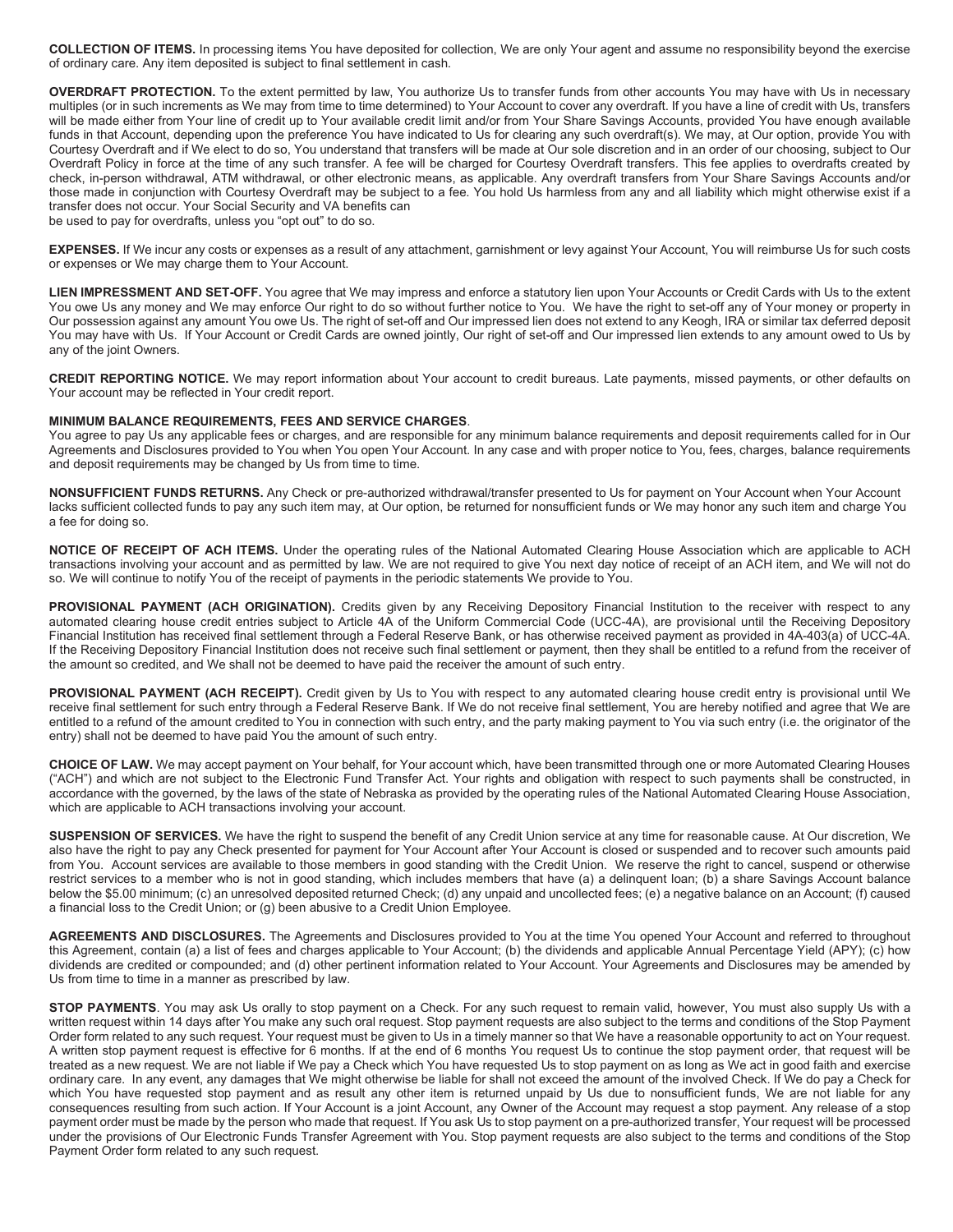**SHARE DRAFTS AND OTHER ACCOUNT ACCESS DEVICES.** Any share Draft or other Account access device which does not meet Our standards for acceptance may be rejected by Us, whether such standards are established by law, regulations or Our own policy. If you purchase checks from someone other than us, you agree to be responsible for any loss or fees associated with these checks.

**POSTDATED, STALE, OR OVERDRAFT SHARE DRAFTS.** You understand that postdating a Share Draft will have no effect on whether or not it is honored prior to or after the date of any such Share Draft. A stale Share Draft is any Share Draft received by Us that is dated 6 months or more prior to the date of receipt. We may pay or refuse to pay any postdated, stale or overdraft Share Draft, or other item presented for payment on Your Account without any liability.

SHARE DRAFT. Your cancelled Share Drafts will not be returned to You. You understand that cancelled Share Drafts retained by Us are later destroyed after a reasonable period of time. If You subsequently request a copy of a Share Draft and We are unable to supply it, then We shall not be liable for any damage You may sustain in excess of the face amount of the involved Share Draft.

PERIODIC STATEMENTS. You will be provided with a periodic statement showing activity on Your Account. If You believe any statement reflects discrepancies. You must notify Us of such discrepancies within 60 days from the date We mailed the statement to You. If the discrepancy noted is the result of an electronic funds transfer, then the provisions of Our Electronic Funds Transfer Agreement with You will control resolution of the matter.

**AMENDMENTS.** This Agreement may be amended by Us at any time, in which case We will provide You with a notice of amendment as required by law or regulation.

**ORGANIZATIONAL, PARTNERSHIP OR CORPORATION ACCOUNTS.** If Your Account is an organizational, partnership or corporation account, You will supply Us with a separate authorization information of the authorized signers for the account and provide any other related documents if We request You to do so.

**NOTIFICATION OF ADDRESS CHANGE.** You will notify Us promptly in writing with Your signature if You move or otherwise have a change of address. In the event We are unable to locate You, You agree to pay all fees associated with maintaining an invalid address in Our recourse and any costs and locator fees incurred in Our locating efforts.

WAIVERS. You agree and understand that Our failure or delay to exercise any right, remedy, power, or privilege available to Us pursuant to this Agreement shall not affect or disallow Our future exercise of that right, remedy, power or privilege.

**GOVERNING LAW.** This Agreement shall be governed by the laws of the State of Nebraska, except to the extent that federal law controls.

## **ACCOUNT DISCLOSURES**

The following Disclosures contain important information and the terms and conditions of any account or accounts that You may have with Us and are provided as required by the Truth-In-Savings Act Wherever used, "APY" means Annual Percentage Yield.

## **SPECIFIC TERMS APPLICABLE TO YOUR SHARE SAVINGS ACCOUNT**

Rate Information. The dividend rate and annual percentage yield may change at any time, as determined by the Credit Union. For the current dividend rate and corresponding APY refer to this month's Deposit Rate Sheet.

Minimum Balance Requirements. The minimum Balance required to open this Account is \$5.00. You must maintain a minimum average daily balance of \$100 in Your Account each month to obtain the disclosed annual percentage yield.

#### **SPECIFIC TERMS APPLICABLE TO YOUR HEALTH SAVINGS ACCOUNT**

Rate Information. The dividend rate and annual percentage yield may change at any time, as determined by the Credit Union. For the current dividend rate and corresponding APY, refer to the current month's Deposit Rate Sheet.

Minimum Balance Requirements. The minimum balance required to open this Account is \$20.00. You must maintain a minimum average daily balance of \$100 in Your Account each day to obtain the disclosed annual percentage yield. Transaction Limitations. Health Savings/ Checking Accounts are subject to limitations and/or penalties imposed by the Internal Revenue Service. Please see Your health savings account or Your tax advisor for additional information.

#### **SPECIFIC TERMS APPLICABLE TO YOUR E-CHECKING ACCOUNT and E-CHECKING PLUS**

E-Checking Information. No dividends are paid on this Account.

Minimum Balance Requirement. The minimum balance required to open this Account is \$10.00. There is a fee for the E-Checking Plus Account, this comes with ID Theft Protection/Monitoring, free money orders, free debit cards and Mobile Phone Coverage.

Transaction Limitations. No transaction limitations apply to this account for consumer accounts.

## **SPECIFIC TERMS APPLICABLE TO YOUR CLASSIC CHECKING ACCOUNT and CLASSIC CHECKING PLUS**

No dividends are paid on this Account.

.

Minimum Balance Requirement. The minimum required to open this account is \$25.00. There is a fee for the Classic Checking Plus Account, this comes with ID Theft Protection/Monitoring, free money orders, free debit cards and Mobile Phone Coverage.

Transaction Limitations. No transaction limitations apply to this account for consumer accounts. See Fee Schedule for business accounts.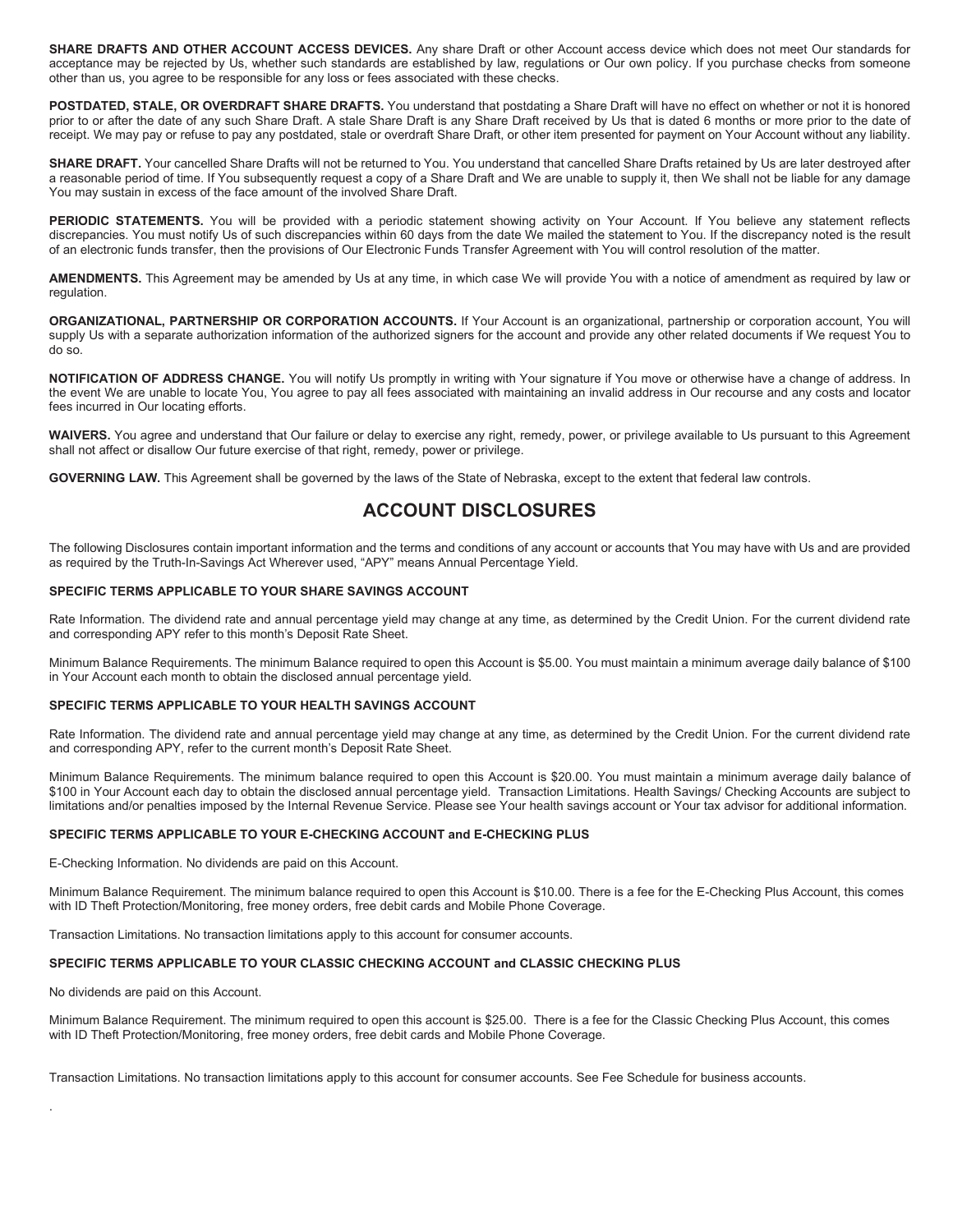## **SPECIFIC TERMS APPLICABLE TO YOUR PREMIER CHECKING ACCOUNT and PREMIER CHECKING PLUS**

Dividend Rate Information. The dividend rate and annual percentage yield may change at any time, as determined by the Credit Union. For the current dividend rate and corresponding APY, refer to this month's rate sheet.

Minimum Balance Requirement. The minimum required to open this account is \$1000.00. You must maintain a minimum average daily balance of \$1000 in your account for the month to obtain the disclosed annual percentage yield. Dividends are paid the last day of each month.

Monthly Fees. There is a monthly fee if you fall below \$1000 during the month. See the fee schedule included in this disclosure.

Transaction Limitations. No transaction limitations apply to this account for consumer accounts. See Fee Schedule for business accounts.

The Premier CheckingPLUS - There is a fee for the PLUS Account, this comes with ID Theft Protection/Monitoring, free money orders, free debit cards and Mobile Phone Coverage.

## **SPECIFIC TERMS APPLICABLE TO YOUR VACATION CLUB SHARE ACCOUNT**

Dividend Rate Information. The dividend rate and annual percentage yield may change at any time, as determined by the Credit Union.

Compounding and Crediting. Dividends will not be compounded. Dividends will be credited to your account annually.

Dividend Period. For this account type, the dividend period is annually. For example the beginning date of the first dividend period of the calendar year is May 1, and the ending date of such dividend period is April 30 of the following year. The dividend declaration date is the last day of the dividend period, and for the example above is April 30. If you close your account before dividends are paid, you will not receive the accrued dividends.

Minimum Balance Requirement. No minimum balance requirements apply to this account.

Average Daily Balance Computation Method. Dividends are calculated by the average daily balance method which applies a periodic rate to the average daily balance in the account for the period. The average daily balance is calculated by adding the balance in the account at the end of each day of the period and dividing that figure by the number of days in the period. The period we use is annual.

Accrual of Dividends on deposits. Dividends will begin to accrue on the business day you deposit items (for example, checks) to your account.

Transaction Limitations. You may not make any withdrawals or transfers to another credit union account of yours or to a third party by means of a preauthorized or automatic transfer, telephonic order or instruction, or similar order to a third party. If any withdrawal is made from the account before April 30th, then the account may be closed.

## **SPECIFIC TERMS APPLICABLE TO YOUR CHRISTMAS CLUB SHARE ACCOUNT**

Dividend Rate Information. The dividend rate and annual percentage yield may change at any time, as determined by the Credit Union.

Compounding and Crediting. Dividends will not be compounded. Dividends will be credited to your account annually.

Dividend Period. For this account type, the dividend period is annually, for example the beginning date of the first dividend period of the calendar year is November 1, and the ending date of such dividend period is October 31 of the following year. The dividend declaration date is the last day of the dividend period, and for the example above is October 31. If you close your account before dividends are paid, you will not receive the accrued dividends.

Minimum Balance Requirement. No minimum balance requirements apply to this account.

Average Daily Balance Computation Method. Dividends are calculated by the average daily balance method which applies a periodic rate to the average daily balance in the account for the period. The average daily balance is calculated by adding the balance in the account at the end of each day of the period and dividing that figure by the number of days in the period. The period we use is annual.

Accrual of Dividends on deposits. Dividends will begin to accrue on the business day you deposit items (for example, checks) to your account.

Transaction Limitations. You may not make any withdrawals or transfers to another credit union account of yours or to a third party by means of a preauthorized or automatic transfer, telephonic order or instruction, or similar order to a third party. If any withdrawal is made from the account before October 31st, then the account may be closed.

## **SPECIFIC TERMS APPLICABLE TO YOUR REGULAR SHARE CERTIFICATE ACCOUNT**

Tiered Fixed Rate Information. This Account is subject to a Tiered Fixed Rate. For the dividend rate and corresponding APY, refer to current Rate Sheet.

Minimum Balance Requirements. For the minimum balance required to open this Account, refer the Rate Sheet. You must maintain a minimum daily balance equal to the minimum balance required to open Your Account each day to obtain the disclosed annual percentage yield and to keep Your Account open.

Transaction Limitations. Once Your Account is established, You may not make withdrawals of principal from Your Account that would reduce Your balance below the required minimum.

Maturity Date. Your Account will mature after the term indicated on the Share Certificate.. We will impose a penalty if You withdraw any of the funds before the maturity date. The penalty imposed will equal 90 days of dividends on the amount withdrawn and can go into your principal.

Renewal Policies. Your Account will renew automatically upon maturity. You will have a 10 calendar day grace period immediately following the maturity of Your Account during which You may make withdrawals from your Account without penalty.

## **SPECIFIC TERMS APPLICABLE TO YOUR SHARE SUPER SAVERS CERTIFICATE ACCOUNT**

Tiered Fixed Rate Information. This Account is subject to a Tiered Fixed Rate. For the dividend rate and corresponding APY, refer the current Rate Sheet.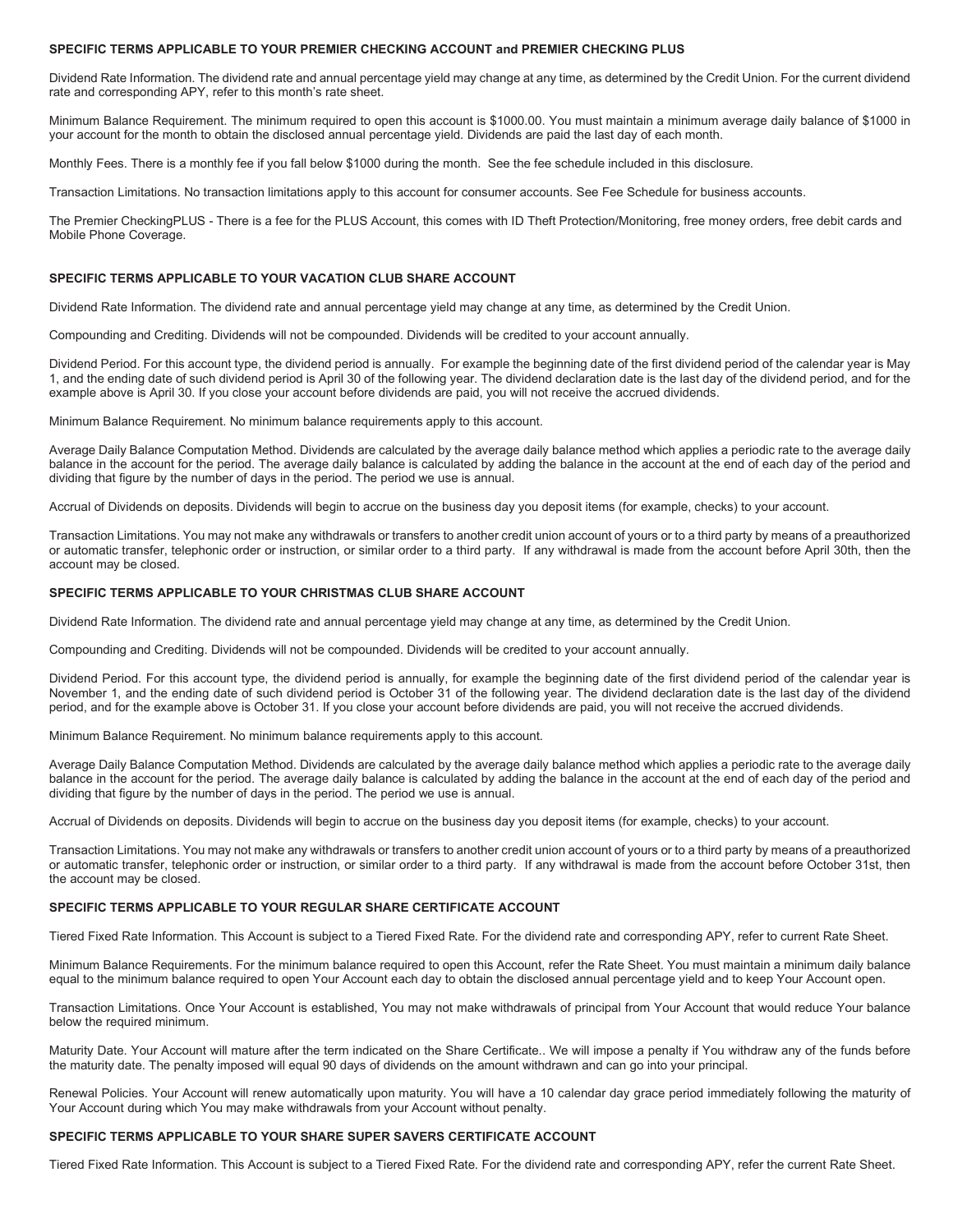Minimum Balance Requirements. For the minimum balance required to open this Account, refer to the current Rate Sheet. You must maintain a minimum daily balance equal to the minimum balance required to open Your Account each day to obtain the disclosed annual percentage yield and to keep Your Account open.

Transaction Limitations. Once Your Account is established, You may not make withdrawals of principal from Your Account that would reduce Your balance below the required minimum.

Maturity Date. Your Account will mature after the term indicated on the Share Certificate.

Early Withdrawal Provisions. We will impose a penalty if You withdraw any of the funds before the maturity date. The penalty imposed will equal 90 days of dividends on the amount withdrawn and can go into your principal.

Renewal Policies. Your Account will renew automatically upon maturity. You will have a 10 calendar day grace period immediately following the maturity of Your Account during which You may make withdrawals from your Account without penalty.

#### **SPECIFIC TERMS APPLICABLE TO YOUR GOOD SAVERS ACCOUNT**

Tiered Fixed Rate Information. This Account is subject to a Tiered Fixed Rate. For the dividend rate and corresponding APY, refer to the current Rate Sheet. Compounding and Crediting. Dividends will be compounded monthly. Dividends will be credited to your account monthly.

Dividend Period. For this account type, the dividend period is monthly, for example the beginning date of the first dividend period of the calendar year is January 1, and the ending date of such dividend period is January 31. The dividend declaration date is the last day of the dividend period, and for the example above is January 31. If you close your account before dividends are paid, you will not receive the accrued dividends.

Minimum Balance Requirement. The minimum balance required to open this account is \$2,500.00. You must maintain a minimum average daily balance of \$2,500.00 in your account to obtain the disclosed annual percentage yield.

Average Daily Balance Computation Method. Dividends are calculated by the average daily balance method which applies a periodic rate to the average daily balance in the account for the period. The average daily balance is calculated by adding the balance in the account for each day of the period and dividing that figure by the number of days in the period. The period we use is the monthly statement cycle.

Accrual of Dividends on deposits. Dividends will begin to accrue on the business day you deposit items (for example, checks) to your account.

Transaction Limitations. The minimum balance you may withdraw is \$100.00 per withdrawal. Three (3) withdrawals may be made per month free. After the 3rd withdrawal, additional withdrawals have a fee of \$5.00 per withdrawal.

## **SPECIFIC TERMS APPLICABLE TO YOUR VARIABLE IRA ACCOUNT**

Dividend Rate Information. The dividend rate and annual percentage yield may change at any time, as determined by the Credit Union Board of Directors.

Compounding and Crediting. Dividends will be compounded every month. Dividends will be credited to your account monthly.

Dividend Period. For this account type, the dividend period is monthly, for example the beginning date of the first dividend period of the calendar year is January 1, and the ending date of such dividend period is January 31. The dividend declaration date is the last day of the dividend period, and for the example above is January 31. If you close your account before dividends are paid, you will not receive the accrued dividends.

Minimum Balance Requirement. The minimum balance required to open this account is \$25.00. You must maintain a minimum average daily balance of \$25.00 in your account to obtain the disclosed annual percentage yield.

Average Daily Balance Computation Method. Dividends are calculated by the average daily balance method which applies a periodic rate to the average daily balance in the account for the period. The average daily balance is calculated by adding the balance in the account at the end of each day of the period and dividing that figure by the number of days in the period. The period we use is monthly.

Accrual of Dividends on deposits. Dividends will begin to accrue on the business day you deposit items (for example, checks) to your account.

Transaction Limitations. You may not make any withdrawals or transfers to another credit union account of yours or to a third party by means of a preauthorized or automatic transfer, telephonic order or instruction, or similar order to a third party. Individual Retirement Accounts are also subject to limitations and /or penalties imposed by the Internal Revenue Service. Please see your IRA Agreement or Your tax advisor for additional information.

#### **SPECIFIC TERMS APPLICABLE TO YOUR IRA SHARE CERTIFICATE ACCOUNT**

Tiered Fixed Rate Information. This Account is subject to a Tiered Fixed Rate. For the dividend rate and corresponding APY, refer to the current Rate Sheet. Minimum Balance Requirements. For the minimum balance required to open this Account, refer to current Rate Sheet. You must maintain a minimum daily balance equal to the minimum balance required to open Your Account each day to obtain the disclosed annual percentage yield and to keep Your Account open.

Transaction Limitations. Once Your Account is established, You may not make withdrawals of principal from Your Account that would reduce Your balance below the required minimum. Individual Retirement Accounts are also subject to limitations and /or penalties imposed by the Internal Revenue Service. Please see your IRA Agreement or Your tax advisor for additional information.

Maturity Date. Your Account will mature after the term indicated the current Rate Sheet.

Early Withdrawal Provisions. We will impose a penalty if You withdraw any of the funds before the maturity date. The penalty imposed will equal 90 days of dividends on the amount withdrawn and may go into principal.

Renewal Policies. Your Account will renew automatically upon maturity. You will have a 10 calendar day grace period immediately following the maturity of Your Account during which You may make withdrawals from your Account without penalty.

#### **GENERAL TERMS APPLICABLE TO ALL ACCOUNTS**

Member in Good Standing. The Account services described in this brochure are available to those members in good standing with the Credit Union. We reserve the right to suspend services to a member who is not in good standing, which includes members with:

• a delinquent loan.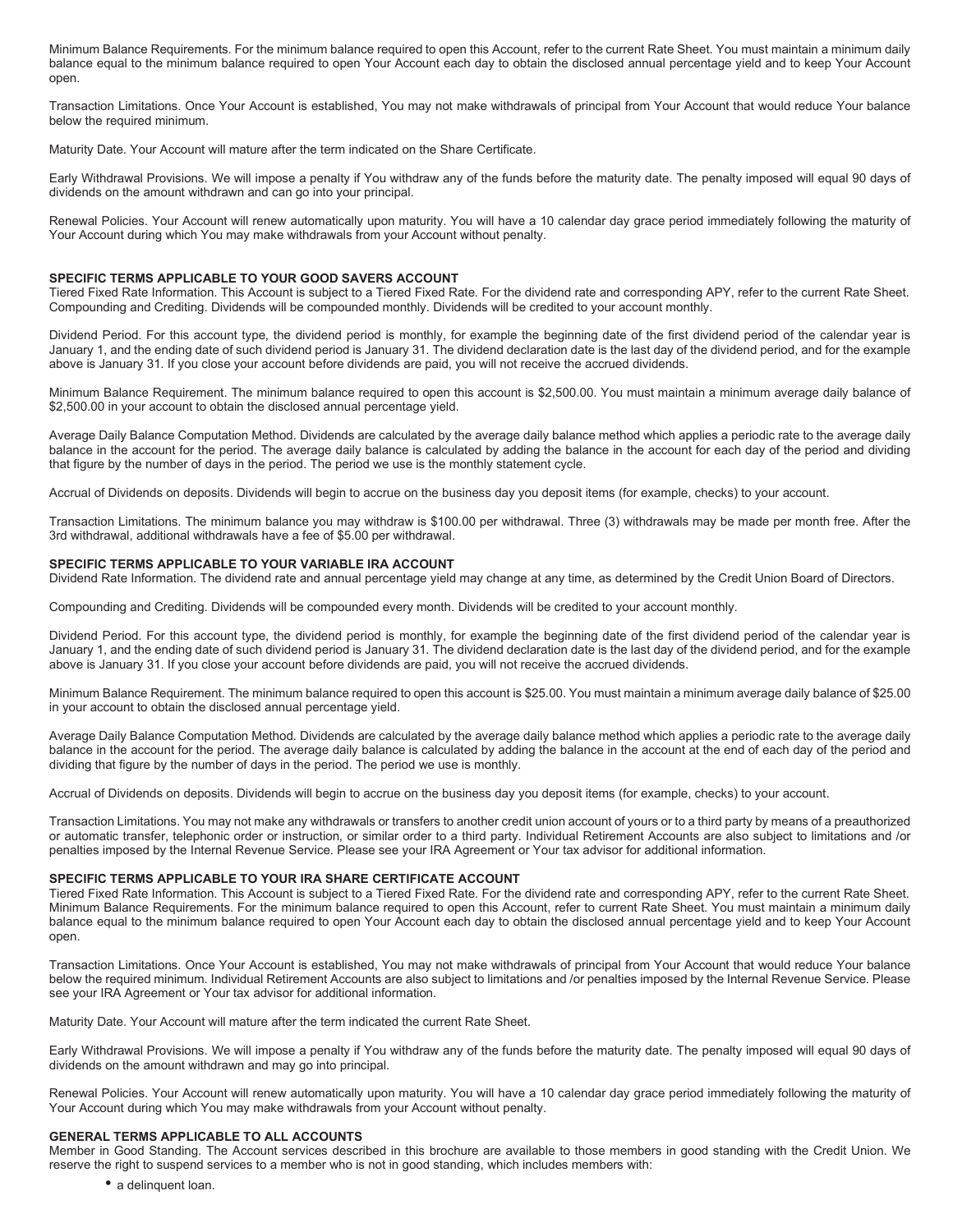- a share savings balance below the \$5.00 minimum
- an unresolved deposited returned check
- unpaid and uncollected credit union fees
- a negative balance on an account.
- unpaid and uncollected charge off loan

Minimum Balance Requirements. To be a member and maintain Accounts with Us You must purchase 1-share in the Credit Union. The par value of a share in this Credit Union is \$5.00. If the balance in Your Account drops below 1-Share (\$5.00), for a period of one month or more. We may, at Our option, close Your Account.

Rate Information. For all dividend bearing Accounts, the dividend rate and APY may change every dividend period based on the determination of the Credit Union.

Nature of Dividends. Dividends are paid from current income and available earnings, after required transfers to reserves at the end of a dividend period. Withdrawals of Dividends Prior to Maturity. For Share Certificate Accounts, the Annual percentage Yield assumes that interest remains on deposit until maturity. A withdrawal will reduce earnings.

Additional Transactions Limitations. For all Accounts (except Share Draft Checking Accounts) during any statement period, You may not make more than six withdrawals from or transfers to another Credit Union Account of Yours or to a third party by means of a pre-authorized or automatic transfer or telephonic order or instruction No more than six transfers may be made by check, draft, debit card. The Credit Union reserves the right to require a member intending to make a withdrawal to give written notice of such intent not less than 7 days and up to 60 days before any such withdrawal.

Compounding and Crediting. For all dividend bearing Accounts, dividends will be earned daily for each day on which Your balance exceeds the minimum balance requirement for Your Account. Except for Share Certificate Accounts, You will not be paid any dividends that have accrued but have not yet been credited at the time You close Your Account. The dividend period, compounding frequency and the crediting frequency for all accounts are shown in the following table:

| Account                         | <b>Dividend</b> | Compounding      | <b>Crediting</b> |
|---------------------------------|-----------------|------------------|------------------|
| Type                            | <b>Period</b>   | <b>Frequency</b> | <b>Frequency</b> |
|                                 |                 |                  |                  |
| <b>Share Savings</b>            | Monthly         | Monthly          | Monthly          |
| <b>Classic Checking/Plus</b>    | No Dividends    | No Dividends     | No Dividends     |
| E-Checking/Plus                 | No Dividends    | No Dividends     | No Dividends     |
| <b>Health Savings/Checking</b>  | Monthly         | Monthly          | Monthly          |
| <b>Good Savers Account</b>      | Monthly         | Monthly          | Monthly          |
| <b>Premier Checking /Plus</b>   | Monthly         | Monthly          | Monthly          |
| <b>Vacation Club</b>            | Annually        | Annually         | Annually         |
| <b>Christmas Club</b>           | Annually        | Annually         | Annually         |
| <b>IRA Variable Account</b>     | Monthly         | Monthly          | Monthly          |
| <b>Share Certificate</b>        | Monthly         | Monthly          | Monthly          |
| <b>IRA Share Certificate</b>    | Monthly         | Monthly          | Monthly          |
| <b>Super Savers Certificate</b> | Monthly         | Monthly          | Monthy           |

Balance Computation Method. For all dividend bearing Accounts, dividends are calculated by the average daily balance method which applies a daily periodic rate to the average daily balance for the average daily balance calculation period. The average daily balance is determined by adding the full amount of the principal in Your Account for each day of the period and dividing that figure by the number of days in the period. Accrual on Non-cash Deposits. For dividend bearing Accounts, dividends will begin to accrue on the business day that You place non-cash items (e.g. checks) into Your Account. Fees and Charges. Any fees and charges applicable to Your Account are disclosed separately in the "Schedule of Fees and Charges" provided in conjunction with these Agreements and Disclosures.

## **TRUTH IN SAVINGS ACCOUNT DISCLOSURE**

## **SAVINGS/CHECKING ACCOUNTS**

## *Except as specially described, the following disclosures apply to all of the accounts. All accounts described in this Rate & Fee Schedule are savings accounts.*

**1. Rate Information.** The Annual Percentage Yield is a percentage rate that reflects the total amount of dividends to be paid on an account based on the dividend rate and frequency of compounding for an annual period. For Regular Savings, Good Savers, and Variable IRA accounts, the Dividend Rate and Annual Percentage Yield may change at any time as determined by the Credit Union's Board of Directors. For Christmas Club and Vacation Club accounts, the Dividend Rate and Annual Percentage Yield may change annually as determined by the Credit Union's Board of Directors. The Dividend Rates and Annual Percentage Yields are the rates and yields as of the last dividend declaration date which is set forth in the Rate Schedule. The Regular Savings account is a Tiered Rate account. Dividends are paid on average daily balance.

**2. Nature of Dividends.** Dividends are paid from current income and available earnings after required transfers to reserves at the end of the dividend period.

**3. Dividend Compounding and Crediting.** The compounding and crediting of dividends and dividend period applicable to each account are set forth in the Rate Schedule. The Dividend Period is the period of time at the end of which an account earns dividend credit. The Dividend Period begins on the first calendar day of the period and ends on the last calendar day of the period. For the Regular Savings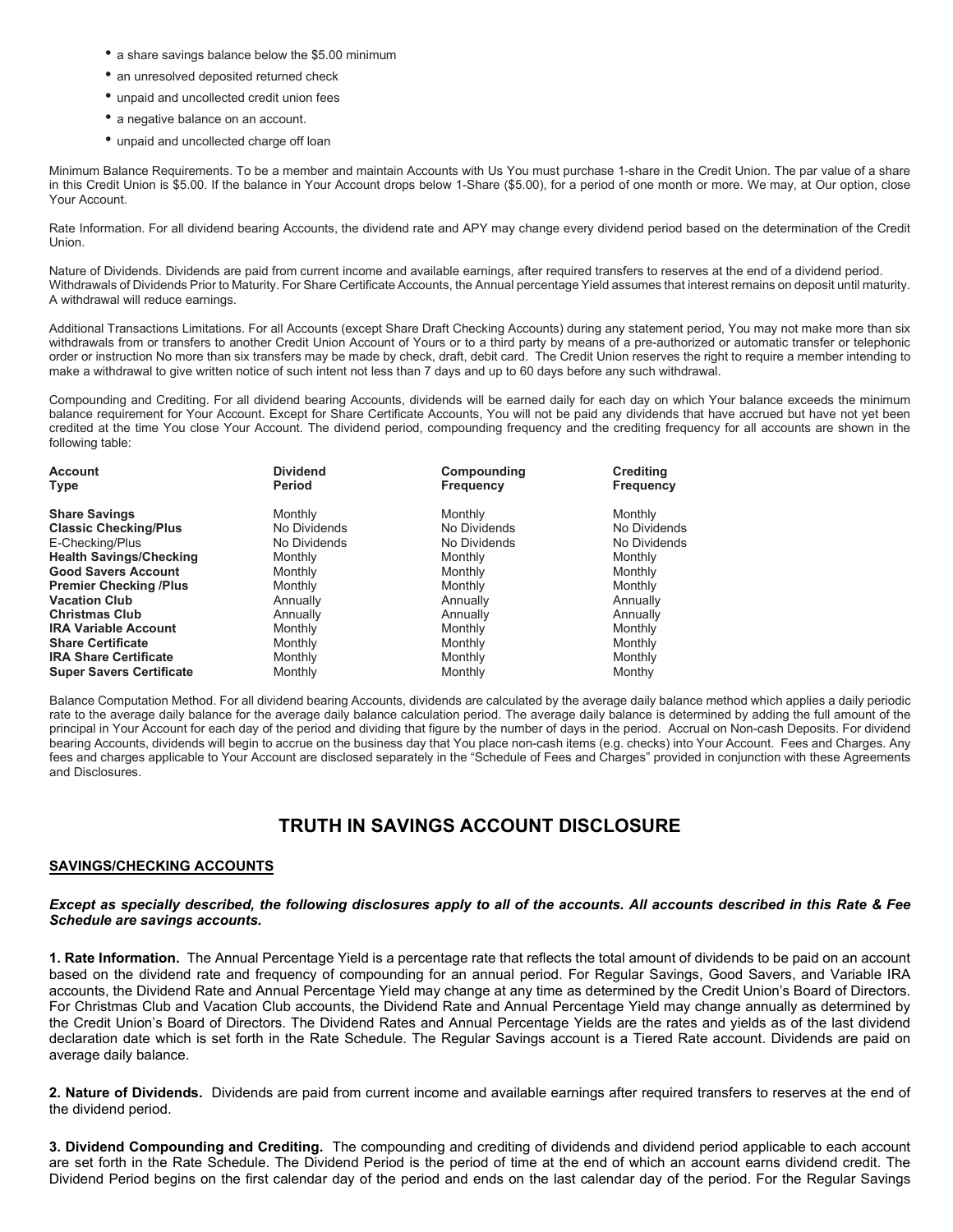Account, Good Savers Account and the Variable IRA, dividends are compounded and credited monthly. For both the Vacation and Christmas Club Accounts, dividends are compounded and credited annually.

**4. Accrual of Dividends.** For Regular Savings, Good Savers, Variable IRA, Christmas Club and Vacation Club accounts, dividends will begin to accrue on noncash deposits (e.g. checks) on the business day you make the deposit to your account. For Regular Savings, Good Savers, Variable IRA, Christmas Club, and Vacation Club accounts, if you close your account before accrued dividends are credited, accrued dividends will not be paid.

**5. Balance Information.** The minimum balance requirements applicable to each account are set forth in the Rate Schedule. The minimum opening deposit for Regular Savings is \$5.00. For Good Savers Accounts the minimum opening deposit is \$2500.00. The Variable IRA, Christmas Club and Vacation Club Accounts do not have a minimum opening deposit. For Regular Savings, Good Savers, Variable IRA, Christmas Club and Vacation Club accounts using an Average Daily Balance method, dividends are calculated by applying a periodic rate to the average daily balance in the account for the period. The average daily balance is determined by adding the full amount of principal in the account for each day of the period and dividing that figure by the number of days in the period.

**6. Account Limitations.** For Regular Savings accounts, no more than six (6) preauthorized, automatic, or telephone transfers may be made from these accounts to another account of yours or to a third party in any month, and no more than three (3) of these six (6) transfers may be made by check, draft, or debit card to a third party. If you exceed these limitations, your account may be subject to a fee or be closed. For a Christmas Club account, the entire balance will be paid by transferring the funds to your Regular Savings account on or after November 1 and the account will remain open. If you withdraw any of the account balance at any time, we may impose a fee of all accrued, uncredited dividends on the account and your account will be closed. You may make transfers or withdrawals in the first seven (7) days after the account is opened without restriction. For a Vacation Club account, the entire balance will be paid by transferring the funds to your Regular Savings account on or after May 1 and the account will remain open. If you withdraw any of the account balance at any time, we may impose a fee of all accrued, uncredited dividends on the account and your account will be closed. You may make transfers or withdrawals in the first seven (7) days after the account is opened with restriction. For Variable Rate IRA and Checking accounts, no account limitations apply.

## **ELECTRONIC SERVICES AGREEMENT AND DISCLOSURE**

**THIS IS YOUR ELECTRONIC SERVICES AGREEMENT AND DISCLOSURE. IT INCLUDES NECESSARY FEDERAL STATEMENT AS REQUIRED BY THE ELECTRONIC FUNDS TRANSFER ACT (15 U.S.C. SECTIONN 1593 ET SEQ) AND REGULATION E (12 CFR 205 ET SEQ) AND ANY SPECIAL INSTRUCTIONS REGARDING THE USE OF YOUR ATM AND DEBIT CARD, OUR AUDIO RESPONSE SYSTEM ("ETC") AND PERSONAL COMPUTER ACCOUNT ACCESS SYSTEM ("VIRTUAL BRANCH") EACH WITH THEIR CORRESPONDING PERSONAL IDENTIFICATION NUMBER (PIN) OR ACCESS CODE AND ANY CHECKS YOU AUTHORIZE TO BE PROCESSED ELECTRONICALLY ("E-CHECK").**

**DEBIT CARD, ETC, VIRTUAL BRANCH AND E-CHECK AGREEMENT**. This Agreement applies to any electronic funds transfer made to or from Your Account(s) by You or by any user who has access to Your Account with actual, apparent or implied authority for use of Your Account. Electronic funds transfers to and from Your Account can be made through the use of, but may not be limited to the following: (a) Your Card in Automated Teller Machines (ATMs) or at any place it is honored including those transactions made through the use of the appropriate PIN in conjunction with Your Card; (b) Our ETC Audio Response System; (c) Our Virtual Branch Account Access system; and (d) any check in which You authorize the payee to process electronically. An electronic funds transfer is any transfer of funds which is performed through the use of Your Card. E-Check, ETC Audio Response System or other electronic device You understand that Your Card and any Personal Identification Numbers (PINs) or Access Codes are issued by Us and are not transferable.

The use of Your Card, PIN and/or any other Account access device is subject to the following terms. You agree: (a) to abide by Our rules and regulations as amended related to the use of Your Card, PIN and/or other Account access device; (b) that We may follow all instructions given to machines; (c) not to use Your Card for illegal transactions including, but not limited to, advances made for the purpose of gambling and/or wagering where such practices are violation of applicable state and/or Federal law; (d) that You may make ATM withdrawals from Your Share Draft Checking Account, Share Savings Account and/or Your Line of Credit that You may have with Us up to a maximum daily amount (share, line of credit and share draft combined) of \$500.00, provided You have enough money in Your Accounts. You may also make Point of Sale ("POS") withdrawals from Your Share Draft Account with Your Card up to \$2000.00 daily, provided You have enough money or available credit in Your Account(s); and (e) that each withdrawal by You or by any authorized user of Your Card or PIN may be charged to Your Share or Share Draft Account, as appropriate, and will be treated as though it were a share withdrawal except that: (1) We may charge withdrawals to Your Share Account in any order We determine; and (2) We cannot honor stop payment requests on ATM Card, Debit Card and POS withdrawals.

We may, but are under no obligation to do so, process an Electronic Funds Transfer that exceeds the balance in Your Share and/or Share Draft Account. In the event that any such transfer occurs, You agree to immediately pay Us the overdrawn amount plus any associated fees and charges.

**MULTIPLE OWNER ACCOUNTS.** If this is a multiple Account, You agree to be jointly and severally liable, under the terms of this Agreement. You understand that any Account access device that is requested and approved will be mailed only to the primary accountholder's address. We may refuse to follow any instructions which run counter to this provision.

**DELAYED FUNDS AVAILABILITY NOTICE.** Subject to Our Delayed Funds Availability Policy, deposits made at Omaha Federal Credit Union locations may not be posted to Your Account until they are received and verified by Us. We are not responsible for delays in deposit posting due to improper identification on the deposit envelope. See Our Funds Availability Policy Disclosure for Our policy regarding the availability of Your deposits.

## **TYPES AND LIMITATIONS OF SERVICES**

**DEBIT CARD TRANSACTIONS**. You may use Your Card in conjunction with Your PIN in ATMs and/or such other machines or facilities as We may designate to (a) make deposits to Your Share or Share Draft Account(s); (b) withdraw cash from Your Share or Share Draft Account(s); (c) transfer funds between Your Share and Share Draft Accounts; and (d) learn the balances in Your deposit Accounts that You have with Us. You may also use Your Card to make goods and services at any location where the Card is accepted. If you do use Your Card for such transactions. You authorize Us to withdraw funds up to the available balance of Your Account(s) to cover any such transactions, provided You have available funds.

**ETC TRANSACTIONS**. You may use ETC in conjunction with Your Access Code to make the following types of transactions on designated accounts; (a) telephone transfers of funds between Your Share and Share Draft Accounts; (b) payments on Your loan Accounts that You may have with Us; (c) inquires on Account balances and loan data; (d) withdrawals from deposit Accounts; (e) transactions on shares/deposit; (f) miscellaneous inquiries on Credit Union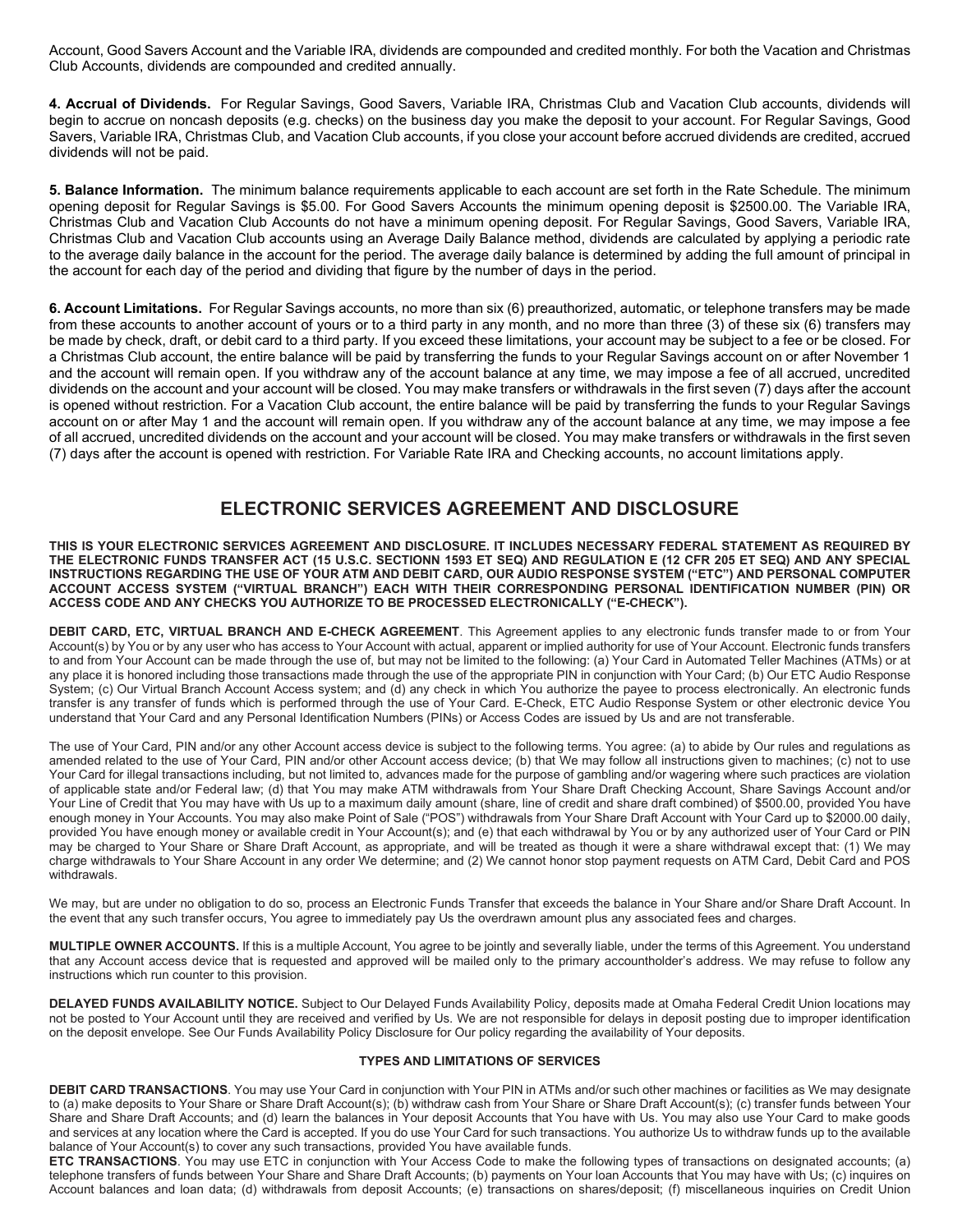services that affect Your Account; (g) make advances from Your line of Credit that You may have with Us, and (h) cross account transfers. You may also use our Pay Bill Payer Service to issue payments on your behalf, except to the extent that such payments are for governmental agencies, Collection Agencies, state and local taxing authorities, court-ordered payment and /or addresses outside the United States of America. You authorize Us to post any such payments requested by You to Your Account(s). Payments requested by You through the use of Our Pay Bill Payer Service will be made either by check or electronic transfer and may take as long as 5 business days to be sent to the payee. The Credit Union cannot guarantee the time any payment will reach any of Your creditors and accepts no liability for any service fees or late charges incurred by You.

You may cancel a transaction scheduled for future date only if We receive Your request for cancellation in time to stop the identified transaction. If you request such a cancellation and We are not able to process Your request. We will (but are under no obligation to do so) attempt to notify You prior to the posting of that transaction. You agree that once You have initiated a transaction, the Credit Union will have no liability for failure to fulfill Your request for stop payment.

**ADDITIONAL TRANSACTION LIMITATIONS**. For all Accounts (except Share Draft Accounts) during any statement period, You may not make more than 6 withdrawals from or transfers to another Credit Union Account of Yours or to a third party by means of a pre-authorized or automatic transfer or telephone order or instruction. No more than six transfers may be made by check, draft, debit card, if applicable, or similar order to a third party. If You exceed these limitations, Your Account may be subject to closure by the Credit Union.

**ATM CARD FOREIGN TRANSACTIONS.** ATM and Point of Sale (POS) transactions made in foreign countries and foreign currencies will be transacted in U. S. Dollars. The conversion rate to dollars will be a (i) the wholesale market rate or (ii) the government-mandated rate, whichever is applicable, in effect one day prior to the processing date, increased by one-percent. For transactions initiated in foreign currencies, the exchange rate between the transaction currency and the billing currency (U.S. dollars) will be: (a) a rate selected by VISA from the range of rates available in wholesale currency markets for the applicable central processing date, which rate may vary from the rate VISA itself receives: or (b) the government-mandated rate in effect for the applicable central processing date. In each instance You will be charged 1.00% on the final settlement amount for transactions that are initiated in foreign countries.

**OWNERSHIP**. Your Card and/or any other Account access device will remain Our property and may be cancelled or its use restricted by Us at any time without notice. You agree to surrender it and to discontinue its use immediately upon Our request. You will be required to return any Account access devices to Us immediately upon the closing of Your Account.

#### **ELECTRONIC CHECK CONVERSION/ELECTRONIC RETURNED CHECK**

**FEES.** If you pay for purchases or bills with a check or share draft, you may authorize your check or share draft to be converted to an electronic funds transfer. You may also authorize merchants or other payees to electronically debit your account for returned check fees.

**NOTIFICATION OF PRE-AUTHORIZED DEPOSITS.** If You have arranged to have direct deposits made to Your Account (from Your employer, the Federal government or other payer). We do not notify you - you may use Virtual Branch or call us.

**RIGHT TO STOP PRE-AUTHORIZED PAYMENTS**. If You want to stop any preauthorized payments, call Us at (402) 399-9001 or write Us at the address shown in this Agreement in time for us to receive Your stop payment request 3 business days or more before the payment is scheduled to be made. If you call, We may also require You to put Your request in writing and get it to Us within 14 days after You call. Such stop payment notice will apply only to that particular payment. To be sure that a third party does not bill You again for the "stopped" payment or to cancel the entire pre-authorized payment arrangement, contact the third party.

**TRANSACTION SLIPS.** You can get a receipt at the time You make any transaction to or from Your Account in person. When an electronic transfer has been made during any given month, You will receive a monthly statement to reflect all electronic fund transfers to or from Your Account during that statement period. In any case, You will receive a statement at least quarterly either by mail or electronically.

**FEES.** We may assess reasonable charges against Your Account for transactions performed at electronic terminals. If so, We will specify any charges for these or other type of electronic transactions, including automatic transfers, on an accompanying pricing document. We will explain the charges to You when You open Your Account. You will be provided with a fee schedule, ETC and Virtual Branch information after Your Account is established. Additional fee schedules are available at any of Our office locations. When You use an ATM not owned by US, You may be charged a fee by the ATM operator, or any network used, and You may be charged a fee for a balance inquiry even if You do not complete a funds transfer.

**LIABILITY FOR FAILURE TO COMPLETE TRANSACTIONS.** If We do not properly complete a transaction to or from Your Account according to this Agreement. We will be liable for Your losses or damages. However, We will not be liable if: (a) Your Account does not contain enough money to make the transaction through no fault of Ours; (b) the ATM where You are making the transaction does not have enough cash; (c) the terminal was not working properly and You knew about the breakdown when You started the transaction; (d) circumstances beyond Our control prevent the transaction; (e) Your card is retrieved or retained by an ATM; or (f) Your Card or PIN has been reported lost or stolen and We have blocked the Account.

**LIABILITY FOR UNAUTHORIZED USE. The** following applies to electronic funds transfers that debit a consumer's Account, and does not apply to nonconsumer Accounts. Telephone Us at once at (402) 399-9001 if You believe Your Card, PIN or Access code have been lost or stolen or if you believe that an electronic fund transfer has been made without your permission. Also if your statement shows transfers that you did not make including those made by card, code or other means, TELL US AT ONCE. You should also call the number or write to the address listed above if you believe a transfer has been made using the information from your check without your permission. If You tell Us within 2 business days, You can lose no more than \$50 if someone uses Your Card, PIN or Access Code without Your permission. If You fail to tell Us within 2 business days after You learn of the loss or theft of Your Card, PIN, or Access Code, and We can prove that We could have stopped someone from using Your Card, PIN or Access Code without Your permission if You had told Us, then You could lose as much as \$500. Additionally, If Your periodic statement shows transfers that You didn't make, You will tell Us at once; if You fail to tell Us within 60 days after We mail You the periodic statement, You could lose the entire Account balance if We can prove We could have stopped someone from taking Your money if You had given Us notice in time. If a valid reason (such as a long trip or hospital stay) keeps You from giving Us notice, We will extend the time periods. Exception: You will have no liability for unauthorized use for Your Debit Card as long as You report the loss or theft of Your Debit Card within two business days. If You report such loss or theft after 2 business days, or provide proper notification of other unauthorized Debit Card transactions. Your liability for unauthorized use will not exceed \$500. These exceptions do not apply to transactions involving Your PIN or from Your gross negligence and/or fraudulent use of Your Debit Card.

## **IN CASE OF ERRORS OR IF YOU HAVE QUESTIONS ABOUT ELECTRONIC TRANSFERS.**

The following applies to electronic funds transfers that debit a consumer's Account, and does not apply to non-consumer Accounts. In case of errors or questions about electronic funds transfers from your accounts or if you need more information about a transfer on the statement or receipt, telephone us at (402) 399-9001 or send us a written notice to the following address: 3001 S. 82nd Ave., Omaha, NE 68124, as soon as you can. We must hear from You no later than 60 days after We send You the first statement on which the problem or error appeared. Tell Us (a) Your name and Account number; (b) the dollar amount of the suspected error, describe the error or the transaction You are unsure about, and explain as clearly as You can why You believe there is an error or why You need more information. We will determine whether an error occurred within 10 business days after We hear from You and will correct any error promptly. If We need more time, however, We may take up to 45 days to investigate Your complaint or question. If we decide to do this, We will credit Your Account within 10 business days for the amount You think is in error, so that You will have the use of the money during the time it takes Us to complete Our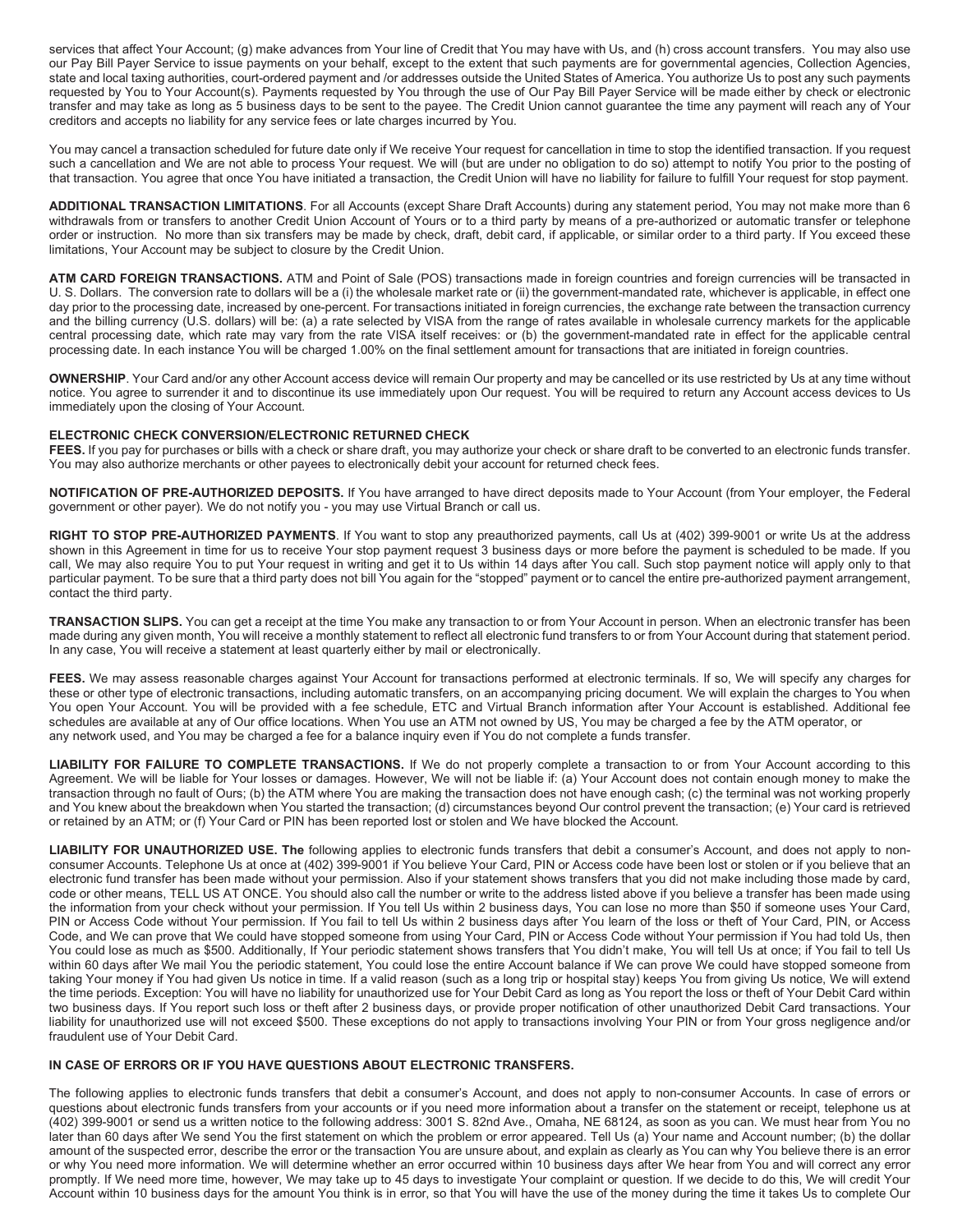investigation. If We ask You to put Your complaint or question in writing and We do not receive it within 10 business days, We may not credit Your Account. We will tell You the results within three business days after completing Our investigation. If We decide that there was error, We will send You a written explanation. You may ask for copies of the documents that We used in Our investigation. If We have credited Your Account with funds while investigating an error, We will charge Your Account for those funds if We conclude no error has occurred. In this provision, all references to 10 business days will be 20 business days if Your notice of error involves an electronic fund transfer that occurred within 30 days after the first deposit to within Your Account was made and all references to 45 business days will be 90 business days if Your notice of error involves an electronic fund transfer that: (a) was not initiated within a state; (b) resulted from a point-of-sale debit card transaction; or (c) if Your notice of error involves an electronic fund transfer that occurred within 30 days after the first deposit to Your Account was made. Please feel free to contact the credit union with any questions you may have concerning this notice.

**LOST OR STOLEN CARDS.** To report a lost or stolen Card, PIN Access Code or any combination thereof, You will call Us During regular business hours at (402) 399-9001 and after hours, on weekends and holidays you can call 1-800-888-0085 to report a lost or stolen debit card. You may also write to Us to report the loss of a Card, PIN, Access Code or any combination thereof, at the address shown in this Agreement.

**DISCLOSURE OF ACCOUNT INFORMATION.** We may disclose information to third parties about Your Account or transfers You make: (1) when it is necessary to complete an electronic transaction, or (2) in order to verify the existence and conditions of Your Account for a third party such as a credit bureau or merchant, or (3) in order to comply with a government agency or court order, or any legal process, or (4) if You give Us written permission.

**TERMINATION**. We may terminate Your right to use Your Card, PIN or Access Code or cancel this Agreement at any time at our discretion. You may request termination of these services in writing.

**CHANGE IN TERMS.** We may change the terms and charges for the services shown in this Agreement and may amend this Agreement from time to time.

**BUSINESS DAYS.** Every day is a business day except Saturdays, Sundays, and holidays.

**GOVERNING LAW.** This agreement is controlled and governed by the law of the State of Nebraska except to the extent that such laws are inconsistent with controlling federal law.

## **FUNDS AVAILABILITY POLICY DISCLOSURE**

#### **THIS DISCLOSURE DESCRIBES YOUR ABILITY TO WITHDRAW FUNDS AT THE OMAHA FEDERAL CREDIT UNION, YOU SHOULD ALSO REFER TO THE SECTION OF THESE AGREEMENTS AND DISCLOSURES THAT DESCRIBES THE DETAILS OF YOUR SPECIFIC ACCOUNT TYPE FOR ADDITIONAL INFORMATION.**

Your Ability to Withdraw Funds. Our policy is to make funds from your cash and check deposits available to you on the first business day after the day we receive your deposit. Electronic direct deposits will be available on the day we receive the deposit. Once they are available, you can withdraw the funds in cash and we will use the funds to pay checks that you have written. For determining the availability of your deposits, every day is a business day, except Saturdays, Sundays, and federal holidays. If you make a deposit before 4:00 PM on a business day that we are open, we will consider that day to be the day of your deposit. However, if you make a deposit after 4:00 PM or on a day we are not open, we will consider that the deposit was made on the next business day we are open.

**Longer Delays May Apply.** Funds you deposit by check may be delayed for a longer period under the following circumstances:

- We believe a check you deposit will not be paid.
- Your deposit check totaling more than \$5,525 on any one day.
- You redeposit a check that has been retuned unpaid.
- You have over drawn your account repeatedly in the last six months.
- There is an emergency, such as failure of computer or communication equipment.

We will notify you if we delay your ability to withdraw funds for any of these reasons, and we will tell you when the funds will be available. They will generally be available no later than the seventh business day after the day of your deposit.

**Special Rules for New Accounts.** If you are a new member, the following special rules will apply during the first 30 days your account is open. Funds from electronic direct deposits to your account will be available on the day we receive the deposit. Funds from deposits of cash, wire transfers, and the first \$5,525 of a day's total deposits of cashier's, certified, teller's, travelers, and federal, state and local government checks will be available on the first business day after the day of your deposit if the deposit meets certain conditions. For example, the checks must be payable to you. The excess over \$5,525 will be available on the second business day after the day of your deposit. If your deposit of these checks (other than U.S. Treasury check) is not made in person to one of our employees, the first \$5,525 will not be available until the second business day after the day of your deposit.

Funds from all other check deposits will be available on the ninth (9) business day of your deposit.

## **SUBSTITUTE SHARE DRAFTS AND YOUR RIGHTS**

**THIS IS YOUR SUBSTITUE SHARE DRAFT POLICY DISCLOSURE AND INSTRUCTIONS. IT CONTAINS IMPORTANT INFORMATION CONCERNING OUR SUBSTITUTE SHARE DRAFT POLICY AND NECESSARY DISCLOSURES AS REQUIRED BY THE CHECK CLEARING FOR THE 21ST CENTURY ACT (12 CFR 229 ET SEQ) AND SPECIAL INSTRUCTIONS REGARDING YOUR RIGHT TO FILE FOR AN EXPEDITED REFUND. PLEASE BE CERTAIN TO READ THESE AGREEMENTS AND DISCLOSURES CAREFULLY AND NOTIFY US AT ONCE IF ANY PARTS ARE UNCLEAR.**

To make share draft processing easier, a federal law permits institutions to replace original share drafts with "substitute share drafts." This notice describes substitute share drafts and the rights that You will have when You receive substitute share drafts.

#### What is a Substitute Share draft?

A substitute share draft is a copy of an original share draft that is the same as the original share draft for all purposes, including proving that You made a payment, if it includes an accurate copy of the front and back of the original share draft and contains the words: "This is a legal copy of your check. You can Use it the same way You would Use the original check." A substitute share draft that meets these requirements is generally subject to federal and state laws that apply to an original share draft. If You lose money because You received a substitute share draft, You have the right to file a claim for an expedited refund.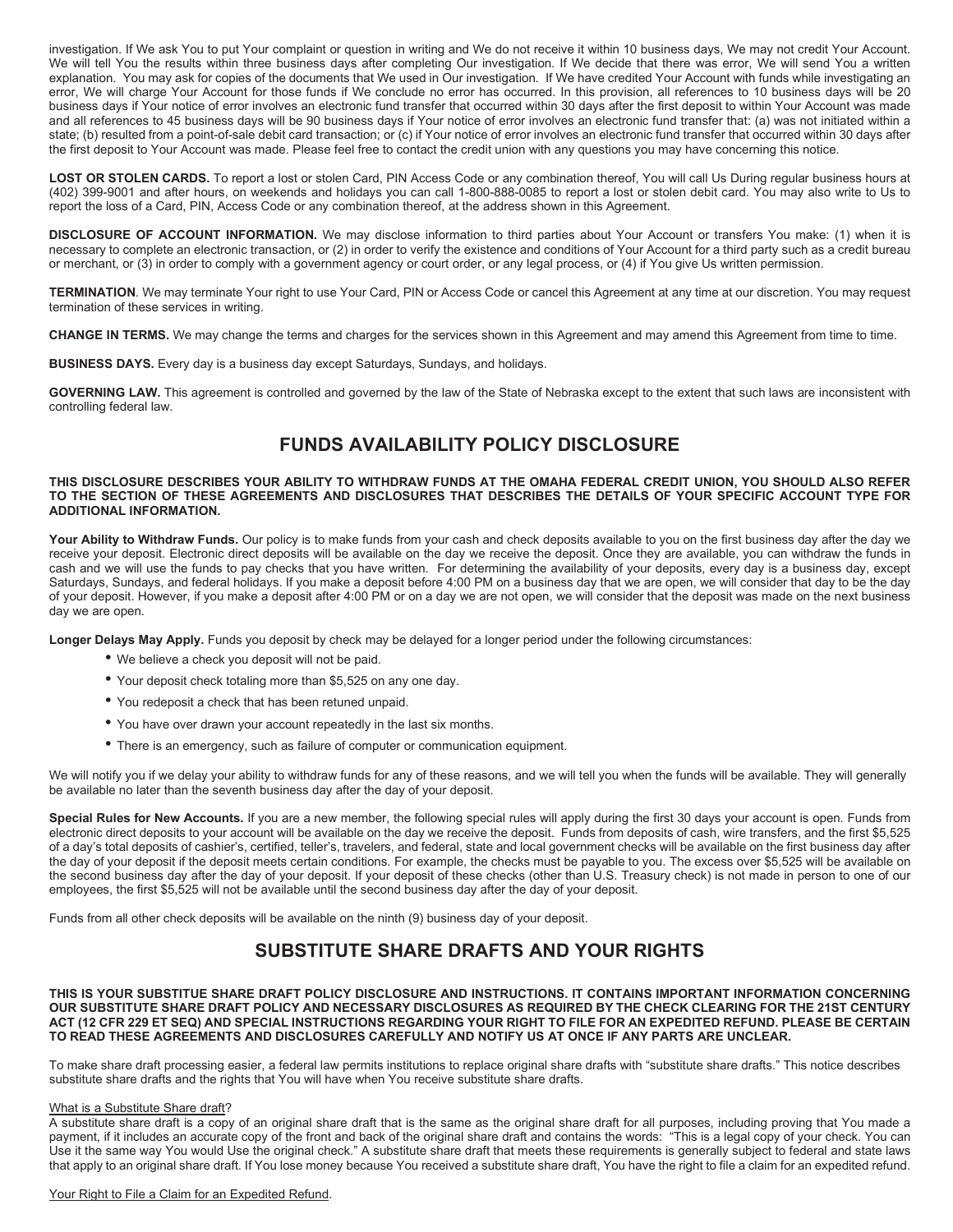Federal law gives You the right to file a claim for an expedited refund if You receive a substitute share draft and believe that all of the statements below are true. (1) The substitute share draft was incorrectly charged to Your Account (for example, this may be true if We charged Your Account for the wrong amount of if We charged Your Account more than once for the same share draft); (2) You lost money as a result of the substitute share draft charged to Your Account; and (3) You need the original share draft or a better copy of the original share draft to demonstrate that We incorrectly charged Your Account (for example, this may be true if You think that We charged Your Account for the wrong amount and the substitute share draft does not clearly show the amount).

#### Expedited Refunds.

To obtain an expedited refund, You must send Us a claim. Federal law limits an expedited refund to the amount of Your loss, up to the amount of the substitute share draft, plus dividends if Your Account earns dividends. You should be aware that You could be entitled to additional amounts under other state or federal law.

#### How to Make a Claim for Expedited Refund.

Please make Your claim by calling Us at the telephone number shown herein, by writing to Us at the address shown herein, or by e-mailing Us at Our e-mail address. You must make Your claim within 40 calendar days of the later of these two dates: (1) The date that we delivered the Account statement showing the charge that you are disputing, or (2) The date on which we made the substitute share draft available to you.

If there is a good reason (such as long trip or hospital stay) that You cannot make Your claim by the required day. We will give You additional time.

Your expedited refund claim must --

- (1) Describe why You think the charge to Your Account was incorrect;
- (2) Estimate how much money You have lost because of the substitute share draft charge;
- (3) Explain why the substitute share draft is not sufficient to show whether or not the charge to Your Account was correct; and
- (4) Provide Us with a copy of the substitute share draft or give Us information that will help Us to identify the substitute share draft and investigate your claim (for example, the share draft number, the name of the person to whom You wrote the share draft, and the amount of the share draft).

#### Our Responsibilities for Handling Your Claim.

We will investigate Your claim promptly. If We conclude that We incorrectly charged Your Account, We will refund to Your Account the amount of Your claim (up to the amount of the substitute share draft, plus dividends if Your Account earns dividends) within one business day of making that decision. If We conclude that We correctly charged Your Account, We will send You a notice that explains the reason for Our decision and includes either the original share draft or a better copy of the original share draft than the one You already received. If We have not made a decision on Your claim within 10 business days after You submitted it, We will refund the amount that We owe to Your Account, up to \$2,500, plus dividends, by that date. We will refund the remaining amount, if any, plus dividends, to Your Account by the 45th calendar day after You submitted Your claim.

If We refund Your Account, on the next business day We will send You a notice that tells You the amount of Your refund and the date on which You may withdraw that amount. Normally, You may withdraw Your refund on the business day after We make it . In limited cases, We may delay Your ability to withdraw up to the first \$2,500 of the refund until the earlier of these two dates: (1) the day after We determine that Your claim is valid; or (2) the 45th calendar day after the day that You submitted Your claim.

#### Reversal of Refund.

We may reverse any refund that We have given You if We later determine that the substitute share draft was correctly charged to Your Account. We also may reverse any dividends We have paid You on that amount if Your Account earns dividends. Within one business day after We reverse a refund, We will send You the original share draft or better copy of the original share draft than the one You previously received, explain to You why the substitute share draft was correctly charged to Your Account, and tell You the amount and date of the reversal.

## **WIRE TRANSFER AGREEMENT**

#### **THESE ARE THE TERMS AND CONDITIONS WHENEVER YOU REQUEST A WIRE TRANSFER OF FUNDS FROM YOUR ACCOUNT(S) WITH US BASED UPON YOUR ORAL OR WRITTEN REQUEST. WE WILL PROVIDE WIRE TRANSFER SERVICES AS A MEANS TO INITIATE DOMESTIC AND INTERNATIONAL TRANSFERS FOR YOU, SUBJECT TO THE TERMS OF THIS AGREEMENT, WHICH YOU AGREE TO BY SIGNING YOUR APPLICATION FOR MEMBERSHIP WITH US AT THE TIME THAT YOUR ACCOUNT WAS ESTABLISHED.**

We are authorized to charge Your Account for the payment of wire transfer requests. If more than one Account(s) is designated, We may charge any of the designated Accounts unless You give Us specific written directions otherwise. Your transfer requests may involve the transfer of funds from any of Your designated Accounts with Us to another account You have with Us, to any other financial institutions, or to a third party or account of a third party maintained with Us or any other financial institution. There are no restrictions or limitations on the amounts which may be ordered or request, or on the location or address of the beneficiary of a transfer unless You give Us written instructions to the contrary.

The party(ies) named in Your application for membership are the Authorized Persons who may issue payment orders to Us for the initiation of wire transfers or to receive telephone calls from Us, in accordance with this Agreement, for the purpose of confirming payment orders for the initiation of wire transfers which have been transmitted to Us under this Agreement for any Account designated in Your application for membership. For confirmation purposes, We may call any party designated in Your application for membership. If more than one Authorized Person is named, any one of them may issue payment orders on any designated Account.

Wire transfer requests must be given to Us in compliance with Our cut-off hours as established from time to time by Us. We are not responsible for the accuracy of a routing number which You supply verbally and which is contained in Your wire transfer request. Wire transfer requests received by Us after Our cut-off hours may be treated as if received on the following business day.

We have no obligation to accept or execute any wire transfer request. We will provide You telephonic notice of rejection. If We are unable to reach You by telephone We may at Our option give You notice of rejection in writing.

If We accept a wire transfers request consistent with this Agreement, You agree that any such transfer requests which We receive are effective as Your transfer request, whether or not authorized.

You will have no right to cancel or amend a payment order to initiate a wire transfer after We receive it. We will make a reasonable effort to act on a cancellation or amendment of a payment order made by You prior to the time that We execute such payment order, but We have no liability if Your cancellation or amendment is ineffective.

You agree to re-execute this Agreement or to execute a new agreement if changes are necessary. Your application for membership designates any Account which may be charged in relation to wire transfer request. All parties which You have authorized to issue wire transfer requests or to receive telephonic confirmations from Us are identified in Your application for membership All modifications or additions to Your application for membership must be in writing.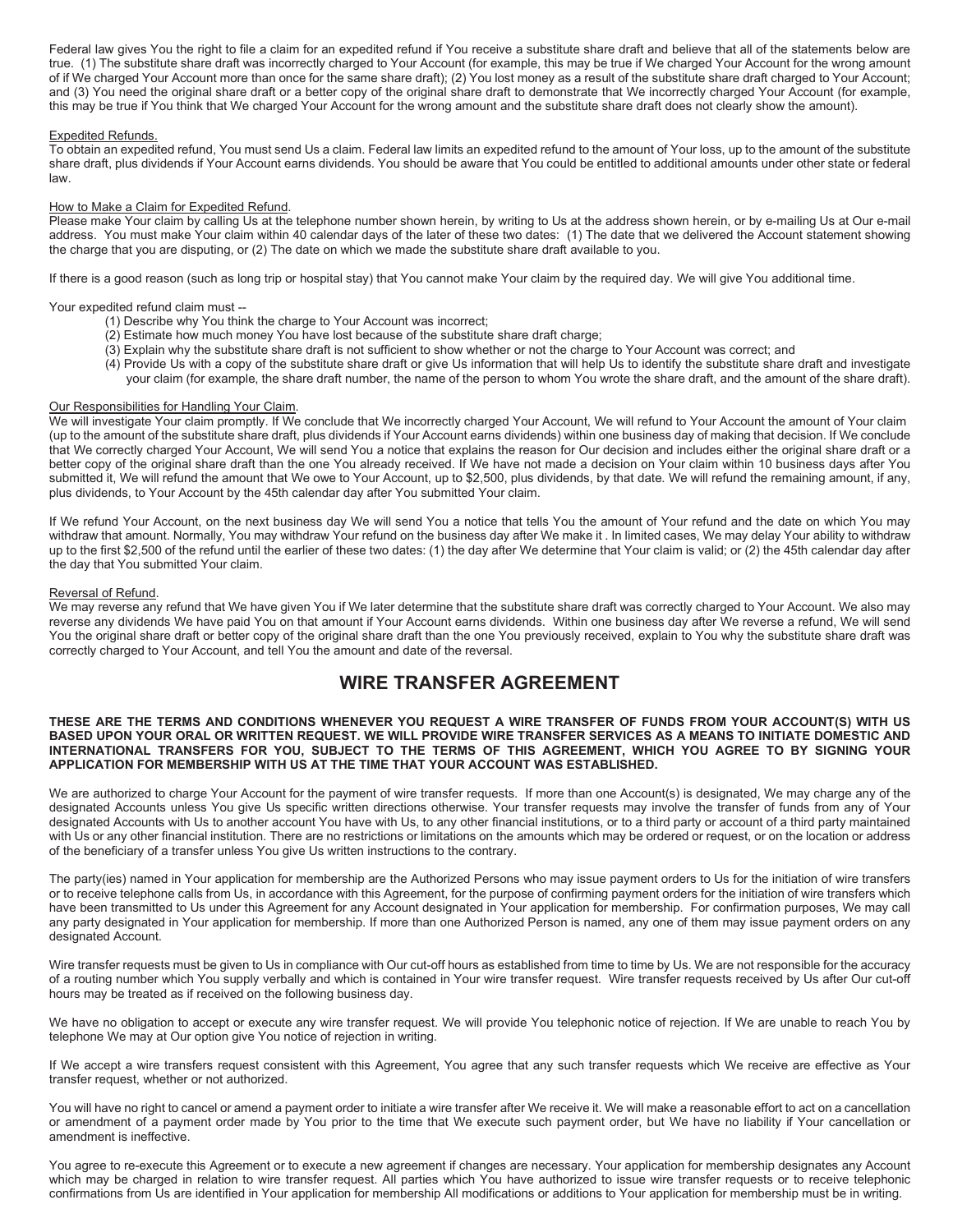You agree to pay Us the amount of any transfer request which We transmit pursuant to this Agreement when We execute a payment order to carry out Your wire transfer request. You will not make any wire transfer request which would cause You to exceed the available balance in the Account designated to pay the transfer request. If a payment order is executed which creates an overdraft, with or without Our prior consent. You agree to pay Us the overdraft amount and any overdraft fee immediately upon Our demand. We have the right to set-off the amount of any overdraft against the balance in any of Your accounts with Us and We may exercise any rights We have under any agreements which grant Us security for the payment of Your liabilities or obligations to Us.

You understand and agree that the payment of a wire transfer request may be made by Us or any other financial institution used to carry out the transfer request on the basis of any identifying or account number which You have provided for a beneficiary, even if the number identifies a person different from your intended beneficiary. You also understand and agree that We or any other financial institutions use to carry out a transfer request, may rely on the identifying number of the intermediary or beneficiary's financial institutions which You have provided as the proper identification of the intermediary or beneficiary's financial institution, even if the number identifies a financial institution different from the one You intended to identify. We or any other financial institution are not responsible for determining whether any identifying or account number You have provided to initiate a wire transfer are accurate. You will be liable to Us for the amount of any transfer request even if payment of the transfer request is made to a person different from the named beneficiary based upon the beneficiary's identifying or account number provided by You or payment of the transfer request is made to a financial institution different from the one identified by name based on the identifying number which You have provided to Us.

You agree to examine any statement or confirmation which We send You and to notify Us within 30 days after the mailing date on any statement or confirmation of any discrepancy or error. If You fail to notify Us of any discrepancy or error within the required time period. You agree that We are not liable to pay interest or reimburse You for any discrepancy or error in relation to a transfer request described in such statement or confirmation.

You and the Credit Union agree that the following specified security procedures represent a commercially reasonable method of providing security against unauthorized payment orders:

a. Only individuals named in Your application for membership shall issue wire transfer request to Us; and b. We reserve the right to telephonically contact any individual named in Your application for membership for the purpose of confirming a transfer request, regardless of amount, although We have no obligation to do so. If We cannot obtain a confirmation satisfactory to Us, then We reserve the right to refuse to honor any transfer request.

We have no responsibility to verify the identity of any party identifying themselves as an individual authorized to receive a telephonic confirmation of any wire transfer request, other than to verify that the name given by such party corresponds to a party name in Your application for membership. If, for any reason, We are not satisfied that a wire transfer request was issued by an authorized party or confirmed by an authorized party, We may refuse to execute the transfer request. If We do so, We shall not incur any liability of any nature. You agree to prevent disclosure, other than on a need-to-know basis, of any of the aspects of the security procedures which You have agreed to with Us. You will notify Us immediately if You believe that confidentially of the security procedures has been compromised and You shall act to prevent the security procedures from being further compromised.

We have no liability of any nature for delays or mistakes, provided We act in good faith and with reasonable care. We are not responsible for delays or mistakes caused by other parties through whom We transmit funds whether such other parties through whom We transmit funds whether such other parties were selected by You or Us. We are not required to make a wire transfer on the day a wire transfer request is received, unless the wire transfer request is received within a reasonable time before any cut-off hour We have established. We will generally use the funds transfer system, but We may use any means and routes that We, in Our sole discretion, consider suitable for the transmission of funds.

You agree that We have no liability and are not responsible for any delay or failure to transfer any amount specified in any wire transfer request because of rules, regulations, We can transfer system, but We may use any means and routes that We, in Our sole discretion, consider suitable for the transmission of funds.

We shall have no liability whatsoever or any special, consequential, punitive, or indirect loss or damage suffered by you in connection with services offered by Us which are subject to this Agreement, regardless of whether We know or should have known such damages might be incurred. We have no responsibility for any attorney fees that You might incur.

We may terminate this Agreement at any time by giving written or oral notice to You. Unless We terminate this Agreement, the Agreement shall remain in effect until We receive written notice of termination from You and have been afforded a reasonable opportunity to act on Your termination notice. You may not assign this Agreement to any other party.

This Agreement is governed by the provision of Regulation J, 12 CFR Part 210, Subpart B, including the Appendices, to the extent that any wire transfer request is carried out. Terms which are not defined in the Agreement shall have the same meaning as defined in the Uniform Commercial Code Article 4A . This Agreement is also subject to all applicable Operating Circular of the Federal Reserve Bank in the district in which We are located and any other applicable provisions of federal or state law. To the extent that Regulation J does not apply to this Agreement, this Agreement shall be governed by the laws of the state in which We are chartered.

We may amend this Agreement, from time to time. This Agreement may also be amended by writing signed by You and Us. No representation or statement not expressly contained in this Agreement or in any amendment shall be binding upon You or Us.

If any provision of this Agreement is prohibited by applicable law, such prohibition shall apply only to that provision and all other provisions of the Agreement shall remain in full force and effect.

#### **THIS IS YOUR CONSENT TO RECEIVE ELECTRONIC DOCUMENTATION AND CONTAINS IMPORTANT INFORMATION CONCERNING THE RECEIPT OF THIS DOCUMENTATION ELECTRONICALLY. PLEASE BE CERTAIN TO READ THIS CONSENT CAREFULLY AND NOTIFY US AT ONCE IF ANY PARTS ARE UNCLEAR.**

As permitted by law, You hereby authorize Us to electronically provide any and all documentation (agreements, disclosures, notices statements, and the like) related to Our various products and services that You may from time to time request and/or use. The electronic transmission of such documentation may be conducted in a variety of means. Your retrieval via the Internet by any Internet access means from a specific Internet location (identified by Us in an e-mail message sent to You by the Credit Union), and /or (c) any other means of electronically providing such documentation. You understand and agree that Your consent will remain in effect until and unless withdrawn by You whether in an electronic message sent by You to Us or by written request for withdrawal of Your consent sent by You to the Credit Union. Your withdrawal of consent to receive documentation in this manner will take effect within a reasonable time period following the receipt of Your request. This authorization does not affect Your right to receive such documentation or paper or in a non-electronic form and You may at any time request that any electronically provided documentation be provided in a paper or non-electronic form. You agree to immediately provide us updated contact information in the event that Your e-mail address (or any other means You have provided Us to contact You) becomes unusable or inaccurate for any reason. A description of the current means used to provide electronic documentation along with current hardware and software requirements to receive such documentation is provided to You below. You will be provided updated information's in the in the event that We change these